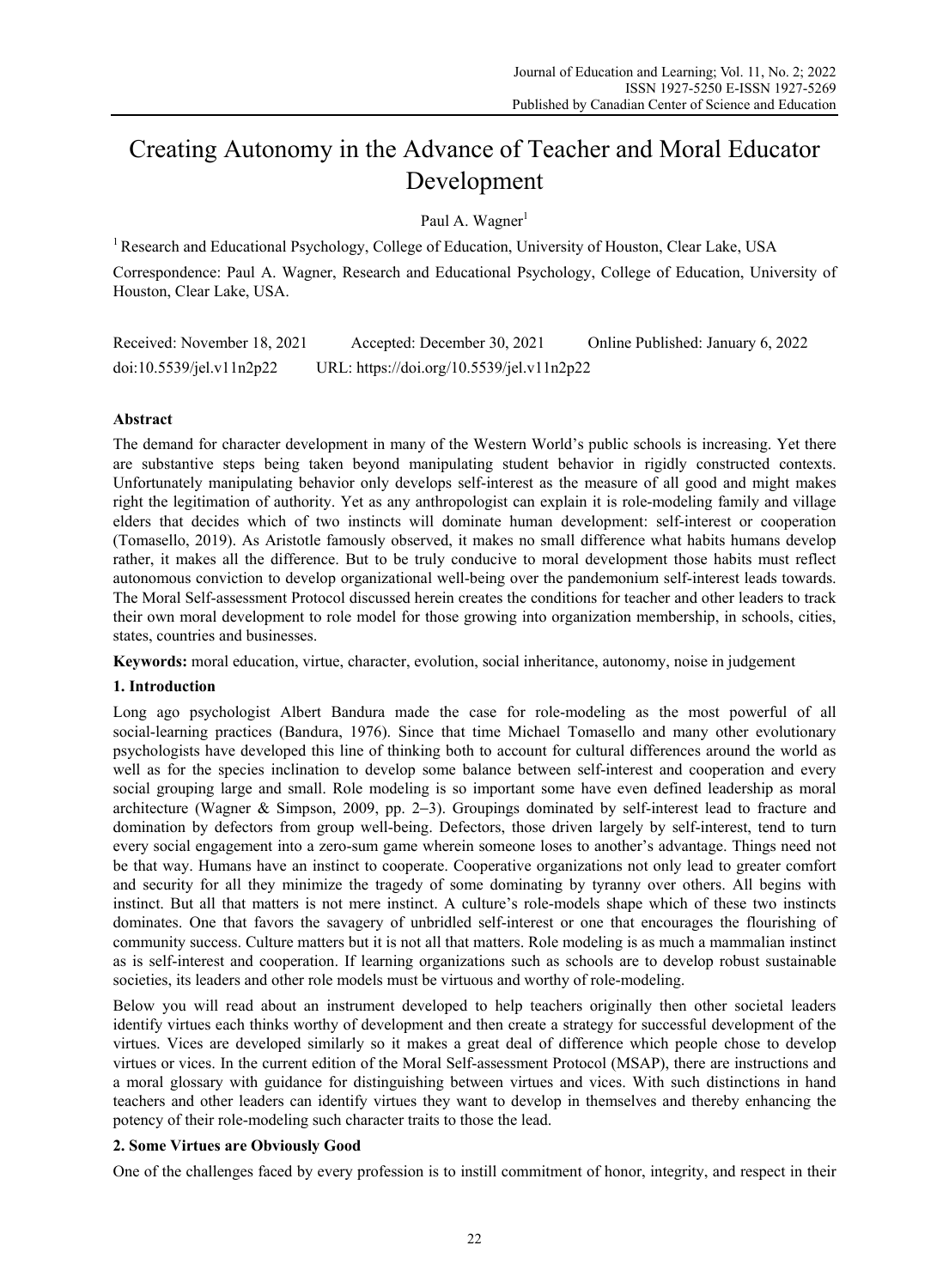service to clients. At the same time, caution must be exercised not to usurp the credibility of diverse, cultural traditions of either the newly trained professionals or those they serve. To further these professional ambitions, organizations draw up codes of ethics to direct member attention toward professional ideals. Unfortunately, too often that attention is directed solely towards sanctions, avoidance of litigation and a growing literature of precedent outlining what is forbidden (Kahneman, Sibony, & Sunstein, 2021). Rather than experience growth in their professions or in their personal moral development, today's professionals now are now too often haunted by a growing threat of censure, litigation, or impeachment. Yet, there is so much more that can be done to sustain a robust moral architecture for a profession's members and for those the members serve (Wagner & Simpson, 2009; Wagner, 1983, pp. 87−88).

It is important to any developmental program that strategies for improvement be clear and can be systematically evaluated and tracked regularly. Psychologists have recently delved more seriously than ever before into the role of noise in human judgement. Noise is distinguished from bias by it lacking identifiable boundaries despite its sensitivity to statistical monitoring. For example, race and gender bias have been found to be identifiable for the bias towards others that they are. On the other hand, noise detects doctors prescribing antibiotics and sedatives more in the afternoon than morning and judges giving lesser sentences in criminal trials on pleasant sunny days that harsh cold days. The presence of the detectable noise is statistically evident, the precise driving force making these judgements vulnerable to noise is undetectable—only its presence is obvious. Noise contaminates moral judgment. Unfortunately, the only way to remove noise is to create behavioral rubrics disallowing for human judgment of any kind—ever. Yet that too is a problem since human judgment especially in the moral world needs tolerance for a bit of elasticity so mitigating circumstances can be considered effectively when appropriate. The focus of the MSAP on moral ideals and character development tempered by periodic and reasoned evaluation of morally guiding behavioral objectives brings together the most effective strategy of social-learning of morality to date.

Through the *Moral Self-assessment Protocol* (Wagner, Moral Self-assessment Protocol, 8th ed., 2004) teachers in training as well as leaders in advanced professional training of many sorts are given a strategic training tool for identifying and advancing their immediate and timely moral ambitions (Kierstead & Wagner, 1993). As early as the 1990's the potency of the MSAP had been noted at a National Council for Accreditation of Teacher Education annual meeting when discussing the conclusion of the previous year's evaluations of teacher education accreditation programs. The outline of the Wagner instrument first appeared two years previously in a book on teacher education (Kierstead & Wagner, 1993). The original publisher, Brown, was going to publish the instrument as an additional stand-alone item. They were bought out by Benchmark who asked for an instrument complete with a glossary and planning hints in addition to the directions and instrument itself. This was done. Several universities began using the instrument pilot versions of the instrument until the publisher could get all into print. Before Brown and Benchmark went to print with a marketable version in edition 3, McGraw Hill bought Brown and Benchmark and asserted their copyright rights on the MSAP. McGraw-Hill said if the product is already being used at colleges in four to seven different states at the time, they will continue printing it but, under their custom publishing division. At that point there were only a half dozen to a dozen universities using it, all waiting for when the product would become more generally marketed. McGraw Hill saw it as a teacher training instrument only.

## *2.1 The Continuing Success of the Moral Self-assessment Protocol*

The MSAP is still used in teacher training programs but has also been used in business schools and professional organizations. All orders must go through McGraw Hill Custom. It owns the copyright and make it available only through direct sales.

In addition to the above, the MSAP has continued to be used in wider venues. It has been used in the American Leadership Forum training, Leadership Houston, in governmental ethics programs and the state of Texas included instruction during their annual ethics conference for senior governmental administrators at the LBJ School, University of Texas, Austin several years. Finally, when the author served on the Ethics Committee of the 40,000 member American Association of Public Administrators, I presented on the growing usage at that time in 1994. The *need* for general use of the instrument is increasing. Access to it remains a bit cumbersome but now that readers know to go through McGraw Hill Custom that should accelerate availability in its current 8th edition.

If wishes and good will were all it takes to develop morally, economically, fitness and intellectually everyone would be healthy, wealthy, and wise. But that's not the way it is. As Aristotle said long ago, "It makes no small difference what habits we develop, rather it makes all the difference." The MSAP is intended to direct wishes for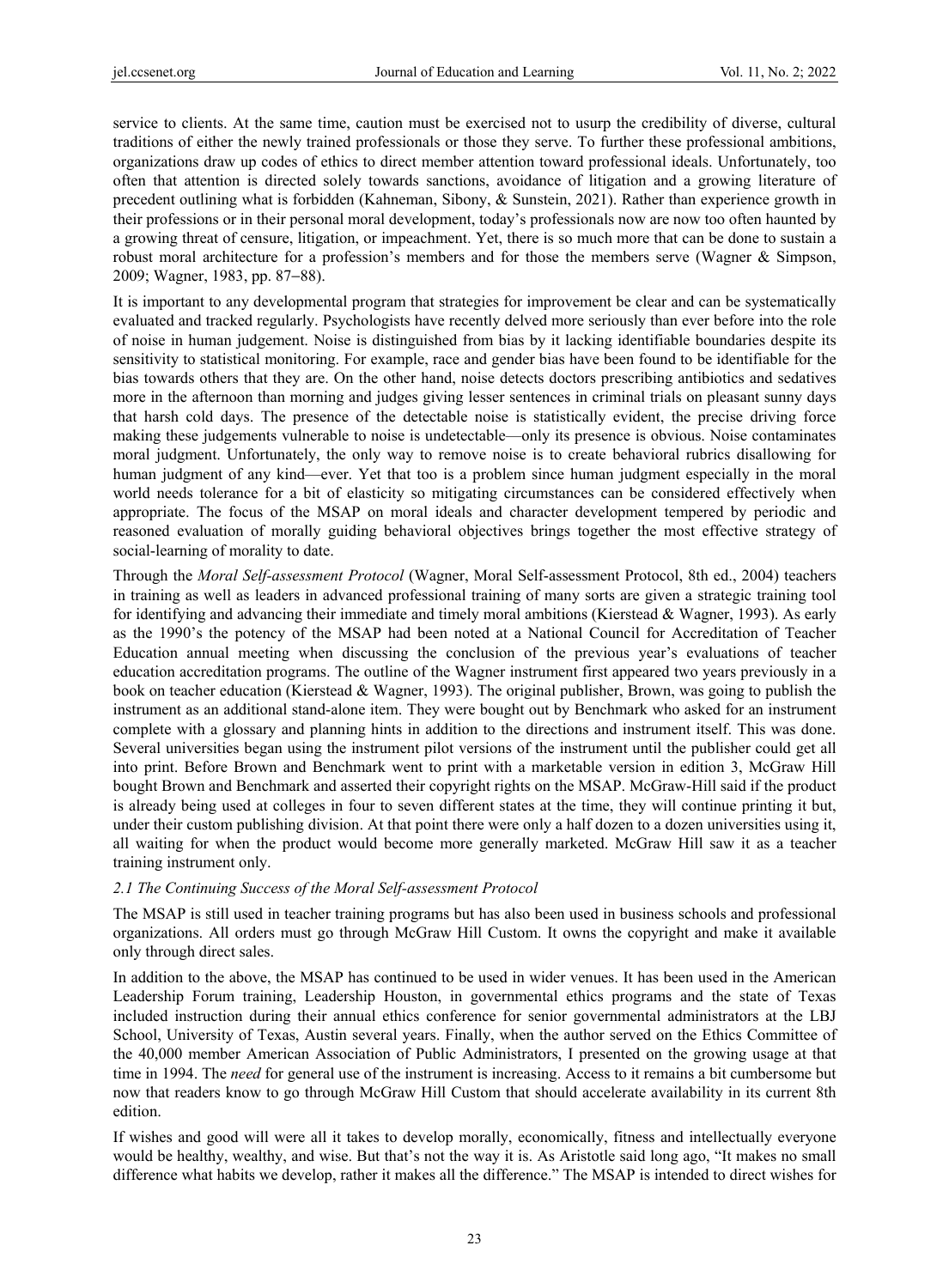improvement into realized habits deliberately acquired by autonomous persons (Wagner, 2004, pp. 16−17).

The MSAP instrument is accompanied by an extensive glossary of moral terminology. In addition, in includes a set of moral/logic facts as well as a section on "nearly factual morals" identified by recent psychological research. To prepare the user for implementing the instrument itself there are exercises for adult learners in addition to the directions and a section on helpful hints for scaffolding an individualized, strategic plan for either personal or professional moral development. The instrument tracks activities daily. Herein is the Aristotelian key for turning wishes for personal moral development into realities.

As key as the term moral is in the MSAP the term "Self" is equally central. The goal of *being moral* means all that one does regarding others must result from the user's exercise of personal autonomy. Being moral is not about a series of unrelated chance events. To truly be moral one possesses and pays attention to acquiring noble ambitions for others well-being and eschewing habits destructive towards others with whom one engages (Wagner, 1993).

Personal autonomy is intentional. It is self-building. It requires keeping an eye on virtues and not confusing virtues with chance events of fortune or misfortune nor with mere personality traits. Humans acquire personality traits through, evolution, genetics, and culture (Wagner & Lopez, 2010). This means personality traits are things that humans have little if any control over. Whereas we are rightly credited with either praise or condemnation for the virtues we are believed to have built into self-aware experience (Pinker, 2021, pp. 180−181).

Humans have no control over the species' evolution. Humans do not control their own genetic nor family social inheritance. These shaping forces happen to people and are not self- originating. Culture matters but it is not all that matters (Rhaini, 2021; Tomasello, 2019; Sapolsky, 2017; Bowles & Gintis, 2013).

As persons acquire experience, they potentially acquire as well substantial control over action selection in context (Bloom, 2005). Choosing actions and developing habits of choosing actions that serve the well-being of self and others is no mere happenstance or at least not necessarily so (Bloom, 2016; Gopnik, 2010). Self-selected actions and habits instance character traits and developing autonomy. As the American Psychological Association recently designated them, virtues, are deliberatively selected for by autonomous persons acting with intent to build virtuous, character (Peterson & Seligman, 2003). A community of autonomous individuals setting out to build a community of reciprocal, shared commitment becomes robust and is likely to survive and thrive as well (Scheffler,1990).

Imagine such a morally inspired community fostered and protected by morally conscientious adults. Such a community could be described as having a responsible sense of patriotism at least in the sense of Martin Luther King Jr's, "I have a Dream speech". The speech testified not to shaping experiences of the past as much as what an inspired community could make happen in the best interests of everyone (King, 1963). The communities King dreams of stand in stark contrast to jingoistic tribalism. King's communities are deliberately chosen derived from what he calls "self-evident truths" crafted to bring all members to the table as "brothers and sisters" and without ire told suspected outsiders. This spirit of patriotism is far from a zero-sum game ethos so common to those predators today whose jingoism is a threat to all as happened during Robespierre French Revolution (Wagner, 1993).

Developing virtuous character and cooperating to build communal well-being is a deliberate undertaking that scaffolds a better person and respectful engagement with others (Gardner, 2011). This involves not only seeking the best for all involved but doing all one can to avoid injurious consequences for every other well-meaning participant in the collaboration (Scheffler, 1990). People of good character are not only accommodating neighbors and citizens but assets in the building of every organization of which they are apart (Dewey, 1916). People of good character refuse to see others as mere objects to be manipulated for one's own a cliques' self-centered ambitions (Wagner & Siegel, 1988).

The MSAP is a practical hands-on instrument which aides student-building aspirations for democratic education. Surely something in alignment with King's dream. Moral communities are built on a foundation of autonomous and morally committed adults. The MSAP had previously been applauded by an NCATE Visiting team when visiting a university using it for this very reason: it continued in systematic fashion the development of teachers prepared for contributing to such community – building through their success in moral student-building (Wagner & Fair, 2020). The MSAP is a singularly unique device that that creates a strategy for teachers to identify and then track their own personal and professional moral and patriotic development.

## **3. A Further Note on the History and Rationale of the MSAP**

The focus of the instrument itself originally reflected the author's work with psychologist Lawrence Kohlberg to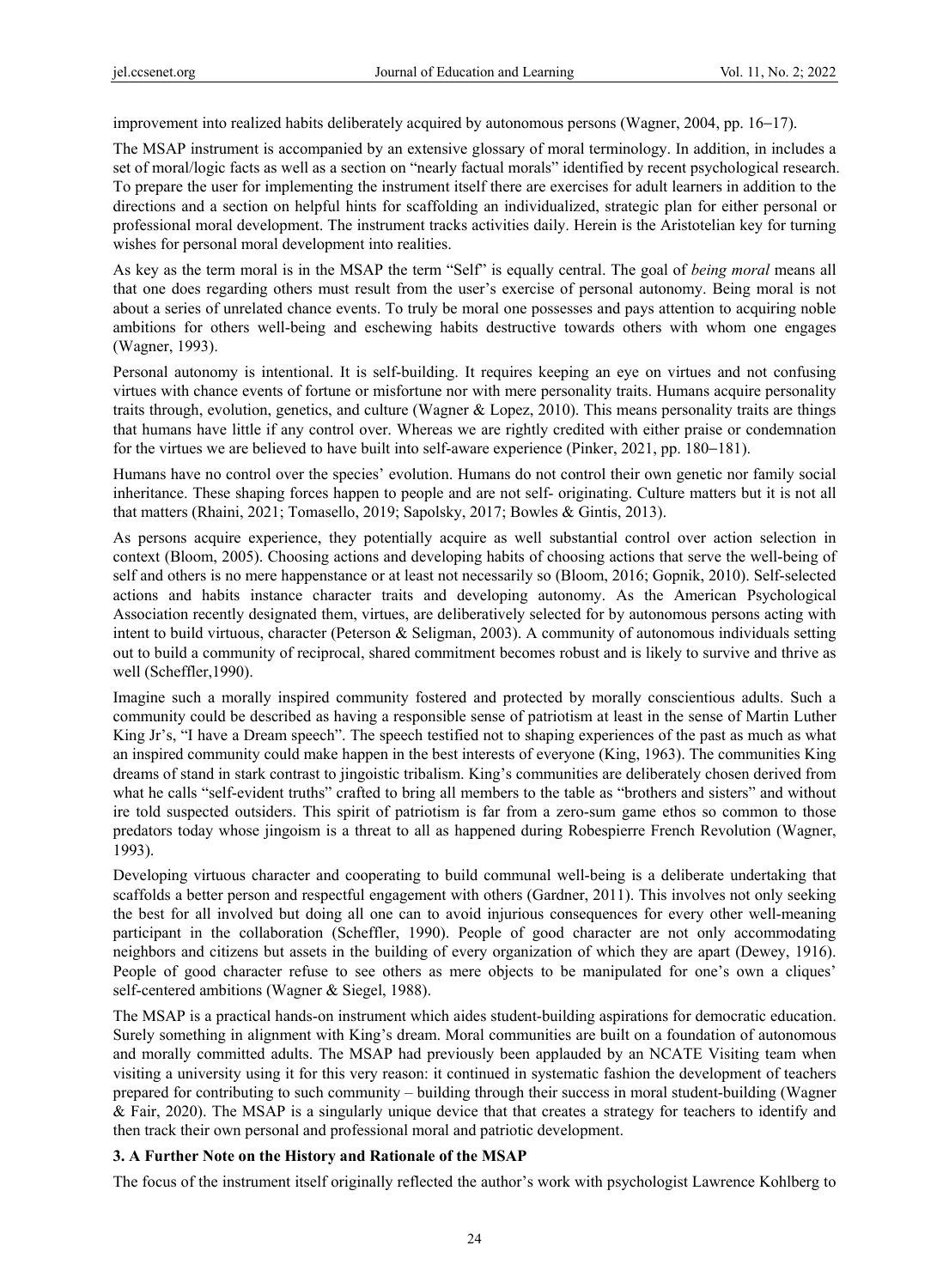give learners direction through developing stages of morality. Since then, the MSAP has been re-shaped several times to make it more versatile and not regimented to prescriptive stages of right-minded behavioral thinking. Instead, the evolved MSAP accommodating new understanding of evolution and game theory addresses a set of elements for analyzing morally appropriate engagement with others (Wagner, Johnson, Fair, & Fasko, 2018). These adaptations to accommodate reflective analysis in continuous fashion is in line with contemporary work in mathematical game theory as developed in biology and economics showing that expected utility can be calculated for the benefit of all achieving at least non-injurious equilibrium for all engaged in the evolving community and world structures (Raihani, 2021). By showing learners that in all human engagements, both values and likelihoods can be brought together to create a tolerable equilibrium for all, all learners can see the importance of rationally constructed tactics and strategies for becoming increasingly moral as a conscientiously aware self (Wagner, 1981). In short, as Kohlberg and so many others anticipated systematic moral development can happen and when it does communities are strengthened and flourish (Mlowdinow, 2015).

## **4. Conclusion**

The MSAP underscores the centrality of preserving individual autonomy at the same time it produces robustly cooperative communities. Moral development cannot properly be downloaded onto people (Brighthouse, Ladd, Loeb, & Swift, 2017; Bandura, 1976). Indoctrination makes social learning less than optimal (Kahneman, Sibony, & Sunstein, 2021). The MSAP builds on evolved human nature and sparks reciprocal respect for others autonomy. The MSAP builds moral individuals and in a community wherein MSAP training becomes common place, the MSAP builds resilient moral communities.

## **5. Best Practices for Using the MSAP Instrument**

1) Discuss the "Instructions" and "Helpful Hints" with students. Make sure they understand the difference between Goals (moral ideals) and objectives (measurable steps to do or avoid each day). Similarly make sure students know the difference between "Evaluation" and Assessment". There are available exercises that can be used to help students who are having difficulty discriminating between these distinctions.

2) Discuss the Glossary terms with students. In particular", be sure students know the difference between "character traits "and "personality traits" and "actions" as opposed to mere "behaviors." Distinguish "ideals" from "action plans".

3) Explain to students that the moral *truths* listed are just as easily understood as strictly truths of formal logic (For example, the law of contradiction).

4) Discuss with students research findings from evolutionary psychology and elsewhere testifying to the human instincts for cooperation and self-interest as *nearly* moral truths.

5) Have the students list at least two moral ideals each student chooses to work on.

6) Once they have ideals (as opposed to personality traits) identified have them list three to five objectives they will monitor daily for the next specified length of time as the set out to create or end habits that will bring each student closer to his or her own specified moral ideals listed in the MSAP protocol instrument.

7) When the specified time is complete the student reviews degree of success evaluating his or her performance creating or terminating a habit as prescribed in objectives given the information contained in the daily column of assessment data.

8) Lastly, students fill in a planning column leading to how they would change their protocol it they were to go through another round of assessment with the same ideals in mind as their goals.

#### **References**

Bandura, A. (1976). *Social learning theory*. Englewood Cliffs, NJ: Prentice-Hall.

Bloom, P. (2005). *Descartes' baby: How the science of child development explains what makes us human*. New York, NY: Basic Books.

Bloom, P. (2016). *Against empathy: The case for rational compassion*. New York, NY: Ecco.

- Bowles, S., & Gintis, H. (2013). *A cooperative species: Human reciprocity and its evolution*. Princeton, NJ: Princeton University Press.
- Brighthouse, H., Ladd, H., Loeb, S., & Swift, A. (2017). *Educational goods: Values, evidence, and decision-making*. Chicago, IL: University of Chicago Press. https://doi.org/10.7208/chicago/9780226514208.001.0001